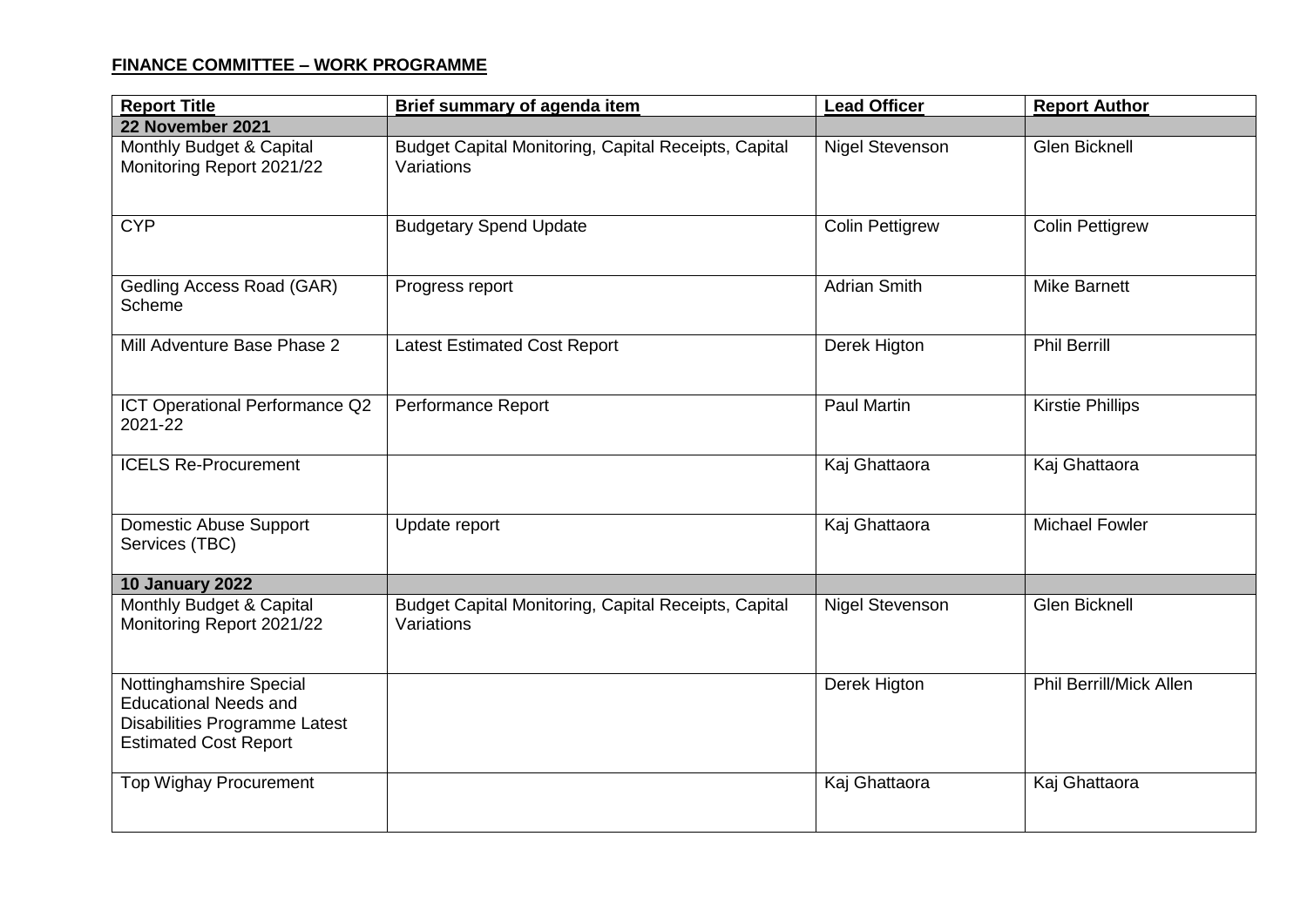## **FINANCE COMMITTEE – WORK PROGRAMME**

| 7 February 2022                                       |                                                                    |                        |                         |
|-------------------------------------------------------|--------------------------------------------------------------------|------------------------|-------------------------|
| Monthly Budget & Capital<br>Monitoring Report 2021/22 | Budget Capital Monitoring, Capital Receipts, Capital<br>Variations | <b>Nigel Stevenson</b> | <b>Glen Bicknell</b>    |
| 16+ Supported Accommodation                           |                                                                    | Kaj Ghattaora          | Kaj Ghattaora           |
| 21 March 2022                                         |                                                                    |                        |                         |
| Monthly Budget & Capital<br>Monitoring Report 2021/22 | Budget Capital Monitoring, Capital Receipts, Capital<br>Variations | <b>Nigel Stevenson</b> | <b>Glen Bicknell</b>    |
| ICT Operational Performance Q3<br>2021-22             | Performance Report                                                 | <b>Paul Martin</b>     | <b>Kirstie Phillips</b> |
| 19 May 2022                                           |                                                                    |                        |                         |
| Monthly Budget & Capital<br>Monitoring Report 2021/22 | Budget Capital Monitoring, Capital Receipts, Capital<br>Variations | <b>Nigel Stevenson</b> | <b>Glen Bicknell</b>    |
| <b>Risk and Insurance Update</b>                      | Update report                                                      | <b>Rob Disney</b>      | <b>Claire Dyson</b>     |
| <b>20 June 2022</b>                                   |                                                                    |                        |                         |
| Monthly Budget & Capital<br>Monitoring Report 2021/22 | Budget Capital Monitoring, Capital Receipts, Capital<br>Variations | <b>Nigel Stevenson</b> | <b>Glen Bicknell</b>    |
| ICT Operational Performance Q4<br>2021-22             | Performance Report                                                 | <b>Paul Martin</b>     | <b>Kirstie Phillips</b> |
| <b>TO BE PLACED</b>                                   |                                                                    |                        |                         |
| <b>Contracts Awards</b>                               | Details of local spend                                             | Kaj Ghattaora          | Kaj Ghattaora           |
| Top Wighay Office LEC                                 | <b>Latest Estimated Cost Report</b>                                | Derek Higton           | <b>Phil Berrill</b>     |
| Lowmoor & Caudwell LEC                                | <b>Latest Estimated Cost Report</b>                                | Derek Higton           | <b>Phil Berrill</b>     |